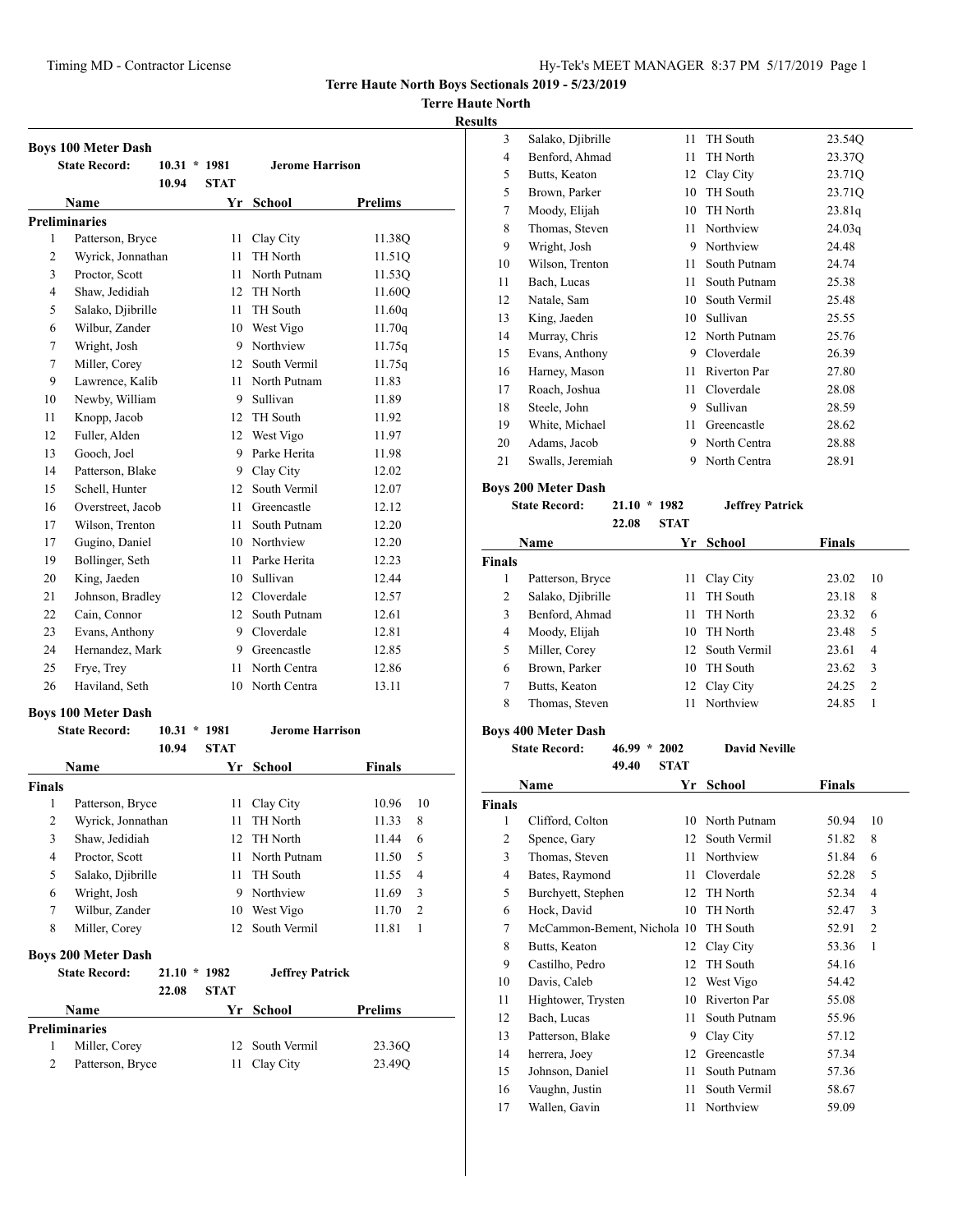**Terre Haute North**

**Results**

|                                                                | Finals  (Boys 400 Meter Dash) |             |                 |               |                |  |  |
|----------------------------------------------------------------|-------------------------------|-------------|-----------------|---------------|----------------|--|--|
| Yr School<br><b>Finals</b><br>Name                             |                               |             |                 |               |                |  |  |
| 18                                                             | Tallman, Zephyr               | 11          | North Putnam    | 1:00.05       |                |  |  |
| 19                                                             | Olson, Brandon                |             | 9 Greencastle   | 1:00.66       |                |  |  |
| 20                                                             | Lee, Brandon                  |             | 9 North Centra  | 1:03.31       |                |  |  |
| 21                                                             | Cameron-Stuart, Michael       |             | 9 North Centra  | 1:03.90       |                |  |  |
| 22                                                             | Savant, Nick                  | 12          | West Vigo       | 1:08.34       |                |  |  |
|                                                                | <b>Boys 800 Meter Run</b>     |             |                 |               |                |  |  |
| <b>State Record:</b><br><b>Austin Mudd</b><br>$1:49.25 * 2011$ |                               |             |                 |               |                |  |  |
|                                                                | 1:56.32                       | <b>STAT</b> |                 |               |                |  |  |
|                                                                | Name                          | Yr          | School          | <b>Finals</b> |                |  |  |
| <b>Finals</b>                                                  |                               |             |                 |               |                |  |  |
| 1                                                              | Readinger, Joshua             | 12          | TH North        | 1:59.36       | 10             |  |  |
| $\overline{c}$                                                 | Dunagan, Michael              | 12          | TH North        | 1:59.67       | 8              |  |  |
| 3                                                              | Light, Cael                   | 10          | TH South        | 2:03.10       | 6              |  |  |
| $\overline{4}$                                                 | Rumley, Austin                | 12          | South Putnam    | 2:06.50       | 5              |  |  |
| 5                                                              | Saude, William                |             | 10 West Vigo    | 2:08.00       | 4              |  |  |
| 6                                                              | Stevens, Chase                |             | 12 West Vigo    | 2:08.96       | 3              |  |  |
| 7                                                              | Smith, Riley                  | 11          | Sullivan        | 2:10.28       | $\overline{c}$ |  |  |
| 8                                                              | Parkey, Jared                 |             | 9 Northview     | 2:10.91       | 1              |  |  |
| 9                                                              | Szczerbik, Brady              |             | 12 Cloverdale   | 2:11.25       |                |  |  |
| 10                                                             | Haworth, Eric                 |             | 9 TH South      | 2:13.56       |                |  |  |
| 11                                                             | Strain, Hunter                |             | 10 Northview    | 2:15.43       |                |  |  |
| 12                                                             | Gooch, Jack                   |             | 12 Parke Herita | 2:16.01       |                |  |  |
| 13                                                             | King, William                 | 10          | Sullivan        | 2:18.97       |                |  |  |
| 14                                                             | Smith, Eli                    |             | 9 South Putnam  | 2:19.24       |                |  |  |
| 15                                                             | Hayden, Brody                 |             | 12 Clay City    | 2:21.22       |                |  |  |
| 16                                                             | Roberts, Jake                 |             | 10 Parke Herita | 2:21.38       |                |  |  |
| 17                                                             | Young, Kyle                   |             | 11 North Putnam | 2:22.88       |                |  |  |
| 18                                                             | Trotter, Matthew              |             | 11 North Putnam | 2:25.36       |                |  |  |
| 19                                                             | Maclaren, Bryce               |             | 9 South Vermil  | 2:30.09       |                |  |  |
| 20                                                             | Jordan, Dalton                |             | 12 North Centra | 2:32.55       |                |  |  |
| 21                                                             | Long, Mason                   |             | 11 Greencastle  | 2:36.27       |                |  |  |
| 22                                                             | Dukes, Gavyn                  |             | 9 North Centra  | 2:39.04       |                |  |  |
| 23                                                             | Grundell, Zach                | 12          | South Vermil    | 2:42.50       |                |  |  |
| 24                                                             | Robbins, Jeremy               | 9           | Greencastle     | 2:49.59       |                |  |  |

#### **Boys 1600 Meter Run**

| Doys Tooo Mictel Kun |                 |              |                            |              |               |                |  |
|----------------------|-----------------|--------------|----------------------------|--------------|---------------|----------------|--|
| <b>State Record:</b> |                 | 4:03.00<br>÷ | 2011<br><b>Austin Mudd</b> |              |               |                |  |
|                      |                 | 4:17.37      | <b>STAT</b>                |              |               |                |  |
|                      | <b>Name</b>     |              | Yr                         | School       | <b>Finals</b> |                |  |
| Finals               |                 |              |                            |              |               |                |  |
| 1                    | Gambill, Mathew |              | 9                          | TH South     | 4:38.16       | 10             |  |
| 2                    | Light, Cael     |              | 10                         | TH South     | 4:38.48       | 8              |  |
| 3                    | Gadberry, Ian   |              | 10                         | TH North     | 4:40.94       | 6              |  |
| 4                    | Saude, William  |              | 10                         | West Vigo    | 4:43.77       | 5              |  |
| 5                    | Chapman, Thomas |              | 10                         | Northview    | 4:45.33       | $\overline{4}$ |  |
| 6                    | Butts, Corbin   |              | 10                         | Northview    | 4:49.11       | 3              |  |
| 7                    | Turner, Mason   |              | 12                         | TH North     | 4:51.98       | $\overline{2}$ |  |
| 8                    | Grundell, Zach  |              | 12                         | South Vermil | 4:55.43       | 1              |  |
| 9                    | Koosman, David  |              | 9                          | Cloverdale   | 4:56.31       |                |  |
| 10                   | Geiger, Seth    |              | 11                         | Cloverdale   | 4:59.37       |                |  |
| 11                   | King, William   |              | 10                         | Sullivan     | 4:59.67       |                |  |
| 12                   | Hogg, Jacob     |              | 9                          | Clay City    | 5:00.90       |                |  |
| 13                   | Huff, Zach      |              | 9                          | North Putnam | 5:04.66       |                |  |
|                      |                 |              |                            |              |               |                |  |

| ES. |                  |    |                 |         |
|-----|------------------|----|-----------------|---------|
| 14  | Egold, Karl      |    | 11 South Putnam | 5:08.04 |
| 15  | Veseli, Arif     | 9  | Greencastle     | 5:15.19 |
| 16  | Stateler, Bryce  | 9  | West Vigo       | 5:17.65 |
| 17  | Lindsey, Kaden   | 12 | South Vermil    | 5:17.74 |
| 18  | Dickson, Carter  | 11 | Clay City       | 5:20.56 |
| 19  | Lueking, Timothy | 9  | Sullivan        | 5:22.31 |
| 20  | Huffman, John    |    | 12 North Putnam | 5:23.47 |
| 21  | Hinkle, Eric     |    | 12 South Putnam | 5:26.17 |
| 22  | Harris, Blake    | 9  | Parke Herita    | 5:34.28 |
| 23  | Weir, Zachary    |    | 10 North Centra | 5:34.29 |
| 24  | Thomas, Cauy     | 12 | Greencastle     | 5:41.74 |
| 25  | Seward, JD       | 9  | Parke Herita    | 6:22.53 |
| 26  | Roberts, William | 10 | North Centra    | 6:40.75 |
|     |                  |    |                 |         |

#### **Boys 3200 Meter Run**

**State Record: 8:51.15 \* 2012 Futsum Zienasellassie**

**9:19.38 STAT**

|                | Name             | <b>Finals</b><br>Yr<br><b>School</b> |              |          |                |
|----------------|------------------|--------------------------------------|--------------|----------|----------------|
| <b>Finals</b>  |                  |                                      |              |          |                |
| 1              | Norris, Braden   | 11                                   | Northview    | 10:13.47 | 10             |
| $\overline{c}$ | Mullenix, Carter | 10                                   | Northview    | 10:24.63 | 8              |
| 3              | Gadberry, Ian    | 10                                   | TH North     | 10:26.29 | 6              |
| $\overline{4}$ | Lamb, Dossan     | 10                                   | Sullivan     | 10:31.75 | 5              |
| 5              | White, Nerius    | 9                                    | TH North     | 10:36.82 | 4              |
| 6              | Light, Cael      | 10                                   | TH South     | 10:51.39 | 3              |
| $\tau$         | Gambill, Mathew  | 9                                    | TH South     | 10:57.20 | $\overline{c}$ |
| 8              | Huff, Zach       | 9                                    | North Putnam | 11:03.24 | 1              |
| 9              | Koosman, David   | 9                                    | Cloverdale   | 11:14.09 |                |
| 10             | Geiger, Seth     | 11                                   | Cloverdale   | 11:17.72 |                |
| 11             | Anthony, Preston | 9                                    | Sullivan     | 11:27.24 |                |
| 12             | Hinkle, Eric     | $12 \overline{ }$                    | South Putnam | 11:36.18 |                |
| 13             | Hogg, Jacob      | 9                                    | Clay City    | 11:41.05 |                |
| 14             | Lindsey, Kaden   | 12                                   | South Vermil | 12:04.18 |                |
| 15             | Huffman, John    | $12^{\circ}$                         | North Putnam | 12:07.73 |                |
| 16             | Adams, Tyler     | 9                                    | Greencastle  | 12:09.24 |                |
| 17             | Carr, Andrew     | $12^{\circ}$                         | South Putnam | 12:13.04 |                |
| 18             | Foltz, Daniel    | 9                                    | South Vermil | 12:21.27 |                |
| 19             | Weir, Zachary    | 10                                   | North Centra | 12:30.24 |                |
| 20             | Schultz, Ashton  | 9                                    | Clay City    | 12:31.07 |                |
| 21             | Scott, Sanford   | 9                                    | West Vigo    | 12:32.32 |                |
| 22             | Gasway, Caden    | 9                                    | Greencastle  | 13:07.66 |                |
| 23             | Lacy, Matthew    | 9                                    | Parke Herita | 13:58.03 |                |
|                |                  |                                      |              |          |                |

## **Boys 110 Meter Hurdles**

**State Record: 13.64 \* 1976 Jerry Hill 14.65 STAT**

| Name                 |    |          | <b>Prelims</b>                                                                |
|----------------------|----|----------|-------------------------------------------------------------------------------|
| <b>Preliminaries</b> |    |          |                                                                               |
| Bender, Brayden      | 10 | TH South | 15.53Q                                                                        |
| Wilkes, Jacob        |    |          | 16.350                                                                        |
| Cooley, Darryl       | 11 | TH South | 16.930                                                                        |
| Unger, Mason         | 11 | TH North | 16.930                                                                        |
| Ramsey, Caleb        | 12 |          | 17.920                                                                        |
| Farley, Jacob        |    |          | 17.94Q                                                                        |
| Pope, Jordan         |    |          | 17.63q                                                                        |
|                      |    |          | Yr School<br>12 Cloverdale<br>West Vigo<br>12 South Vermil<br>12 North Putnam |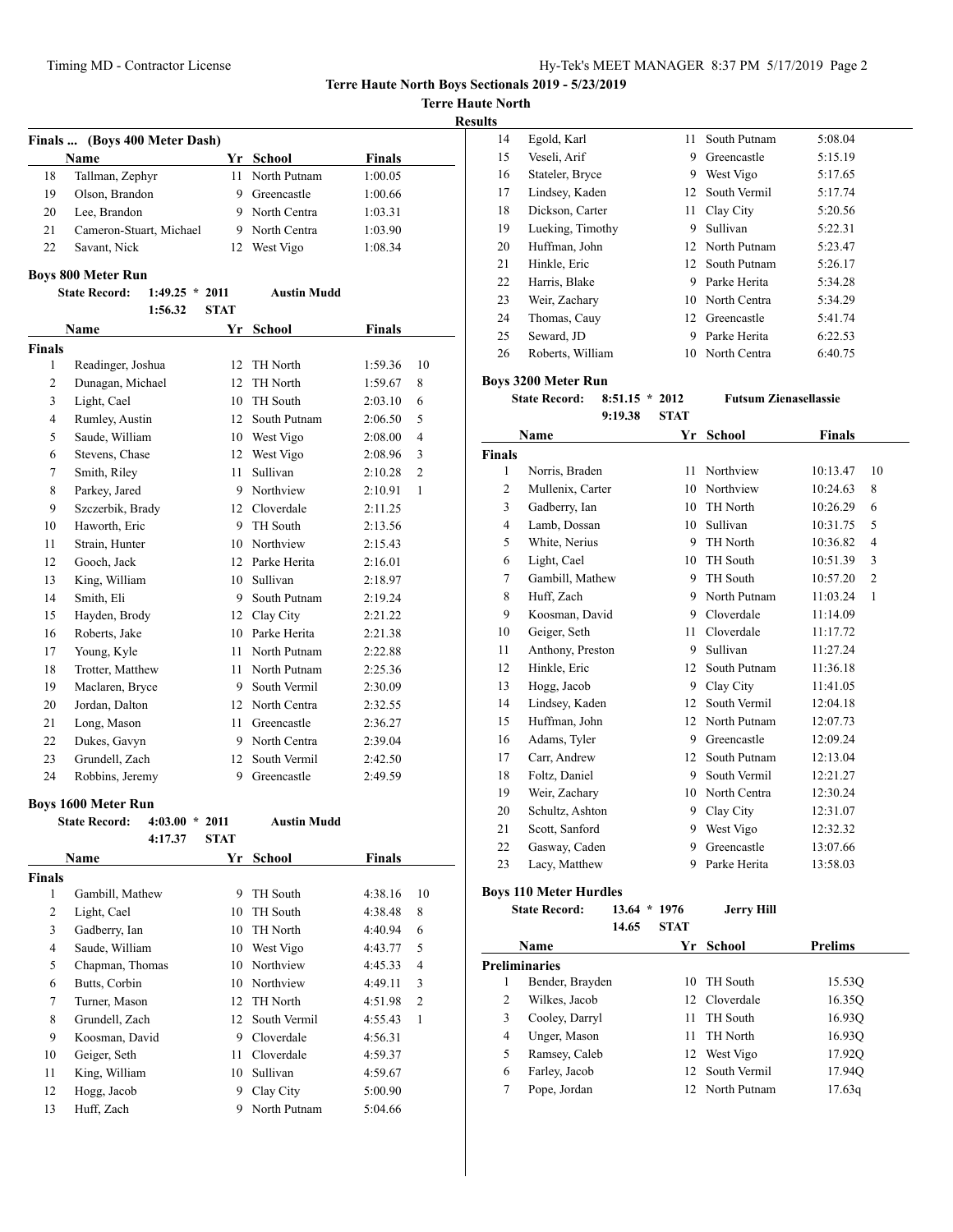## **Terre Haute North**

|  | Results |
|--|---------|
|  |         |

|                    | Preliminaries  (Boys 110 Meter Hurdles) |                         |             |                    |                |                         |
|--------------------|-----------------------------------------|-------------------------|-------------|--------------------|----------------|-------------------------|
|                    | Name                                    |                         |             | Yr School          | <b>Prelims</b> |                         |
| 8                  | Tomey, Hunter                           |                         | 12          | Sullivan           | 17.97q         |                         |
| 9                  | Smith, Kody                             |                         |             | 12 Clay City       | 18.12          |                         |
| 10                 | Ramsay, Jacob                           |                         |             | 10 Parke Herita    | 18.48          |                         |
| 11                 | Suits, Darren                           |                         |             | 10 North Centra    | 18.54          |                         |
| 12                 | Limcaco, Spencer                        |                         | 11          | TH North           | 18.70          |                         |
| 13                 | Godsey, Levy                            |                         |             | 12 Cloverdale      | 18.96          |                         |
| 14                 | #1 Garcia, Gabe                         |                         |             | 9 North Putnam     | 19.22          |                         |
| 15                 | Ferris, Zachary                         |                         |             | 9 Northview        | 19.46          |                         |
| 16                 | White, Michael                          |                         |             | 11 Greencastle     | 19.85          |                         |
| 17                 | Edington, Seth                          |                         |             | 9 Parke Herita     | 20.08          |                         |
| 18                 | Wilkins, Duggin                         |                         |             | 9 West Vigo        | 20.56          |                         |
| 19                 | Drake, Tristan                          |                         |             | 10 Sullivan        | 21.03          |                         |
| 20                 | Head, Dillan                            |                         | 9           | South Putnam       | 22.29          |                         |
| 21                 | Lausee, Simon                           |                         |             | 9 Greencastle      | 24.02          |                         |
|                    | <b>Boys 110 Meter Hurdles</b>           |                         |             |                    |                |                         |
|                    | <b>State Record:</b>                    | $13.64 * 1976$          |             | <b>Jerry Hill</b>  |                |                         |
|                    |                                         | 14.65                   | <b>STAT</b> |                    |                |                         |
|                    | Name                                    |                         | Yr          | School             | Finals         |                         |
| <b>Finals</b><br>1 |                                         |                         | 10          | TH South           |                | 10                      |
|                    | Bender, Brayden                         |                         |             |                    | 15.70          |                         |
| 2                  | Wilkes, Jacob                           |                         |             | 12 Cloverdale      | 16.18          | 8                       |
| 3                  | Cooley, Darryl                          |                         | 11          | TH South           | 16.51          | 6                       |
| 4                  | Unger, Mason                            |                         | 11          | TH North           | 16.61          | 5                       |
| 5                  | Pope, Jordan                            |                         |             | 12 North Putnam    | 17.48          | 4                       |
| 6                  | Farley, Jacob                           |                         |             | 12 South Vermil    | 18.02          | 3                       |
| 7                  | Ramsey, Caleb                           |                         |             | 12 West Vigo       | 18.07          | 2                       |
| 8                  | Tomey, Hunter                           |                         | 12          | Sullivan           | 18.46          | 1                       |
|                    | <b>Boys 300 Meter Hurdles</b>           |                         |             |                    |                |                         |
|                    | <b>State Record:</b>                    | $36.26 * 2007$<br>39.01 | <b>STAT</b> | <b>Bryce Brown</b> |                |                         |
|                    | Name                                    |                         | Yr          | School             | Finals         |                         |
| <b>Finals</b>      |                                         |                         |             |                    |                |                         |
| 1                  | Wilkes, Jacob                           |                         |             | 12 Cloverdale      | 42.12          | 10                      |
| 2                  | Bender, Brayden                         |                         |             | 10 TH South        | 42.90          | 8                       |
| $\mathfrak{Z}$     | Eben, Chidi                             |                         |             | 12 TH South        | 43.23          | $6\overline{6}$         |
| 4                  | Limcaco, Spencer                        |                         | 11          | TH North           | 43.33          | 5                       |
| 5                  | Unger, Mason                            |                         | 11          | TH North           | 44.26          | $\overline{\mathbf{4}}$ |
| 6                  | Smith, Kody                             |                         | 12          | Clay City          | 44.69          | 3                       |
| $\tau$             | Ramsay, Jacob                           |                         | 10          | Parke Herita       | 45.72          | 2                       |
| 8                  | Farley, Jacob                           |                         | 12          | South Vermil       | 45.86          | 1                       |
|                    |                                         |                         |             | North Centra       |                |                         |
| 9                  | Suits, Darren                           |                         | 10          |                    | 46.53          |                         |
| 10                 | Tomey, Hunter                           |                         | 12          | Sullivan           | 46.78          |                         |
| 11                 | Ramsey, Caleb                           |                         | 12          | West Vigo          | 46.84          |                         |
| 12                 | Ferris, Zachary                         |                         | 9           | Northview          | 47.65          |                         |
| 13                 | Hollifield, Marcus                      |                         | 10          | West Vigo          | 48.44          |                         |
| 14                 | Clark, Travis                           |                         | 10          | Clay City          | 49.06          |                         |
| 15                 | #1 Garcia, Gabe                         |                         | 9           | North Putnam       | 49.24          |                         |
| 16                 | Gilliland, Andrew                       |                         | 9           | South Putnam       | 49.88          |                         |
| 17                 | White, Michael                          |                         | 11          | Greencastle        | 51.19          |                         |
| 18                 | Everhart, Luke                          |                         | 12          | Northview          | 51.40          |                         |
|                    |                                         |                         |             |                    |                |                         |

20 Lausee, Simon 9 Greencastle 52.86

| lts    |                                                |             |       |                         |               |    |
|--------|------------------------------------------------|-------------|-------|-------------------------|---------------|----|
| 21     | Day, Tanner                                    | 9           |       | Cloverdale              | 55.22         |    |
| 22     | Edington, Seth                                 | 9           |       | Parke Herita            | 55.96         |    |
|        |                                                |             |       |                         |               |    |
|        | Boys 4x100 Meter Relay                         |             |       |                         |               |    |
|        | <b>State Record:</b><br>$41.02 * 1982$         |             |       |                         |               |    |
|        | D. Young, J. Patrick, G. Moore, A. Price       |             |       |                         |               |    |
|        | 42.54                                          | <b>STAT</b> |       |                         |               |    |
|        | Team                                           |             | Relay |                         | <b>Finals</b> |    |
| Finals |                                                |             |       |                         |               |    |
| 1      | TH North                                       |             | А     |                         | 43.85         | 10 |
|        | 1) Benford, Ahmad 11                           |             |       | 2) Shaw, Jedidiah 12    |               |    |
|        | 3) Moody, Elijah 10                            |             |       | 4) Russell, Jace 10     |               |    |
| 2      | North Putnam                                   |             | А     |                         | 43.91         | 8  |
|        | 1) Lawrence, Kalib 11                          |             |       | 2) Clifford, Colton 10  |               |    |
|        | 3) Murray, Chris 12                            |             |       | 4) Proctor, Scott 11    |               |    |
| 3      | <b>TH</b> South                                |             | А     |                         | 44.34         | 6  |
|        | 1) Brown, Parker 10                            |             |       | 2) Salako, Djibrille 11 |               |    |
|        | 3) Shaw, Damon 12                              |             |       | 4) Bender, Brayden 10   |               |    |
| 4      | West Vigo                                      |             | А     |                         | 45.50         | 5  |
|        | 1) Wilbur, Zander 10                           |             |       | 2) Ramsey, Caleb 12     |               |    |
|        | 3) Frey, Luke 11                               |             |       | 4) Fuller, Alden 12     |               |    |
| 5      | South Vermillion                               |             | A     |                         | 45.63         | 4  |
|        | 1) Spence, Gary 12                             |             |       | 2) Natale, Sam 10       |               |    |
|        | 3) Zucca, Brant 12                             |             |       | 4) Miller, Corey 12     |               |    |
| 6      | Northview                                      |             | А     |                         | 46.01         | 3  |
|        | 1) Wright, Josh 9                              |             |       | 2) Gugino, Daniel 10    |               |    |
|        | 3) Gearld, Thomas 12                           |             |       | 4) Torbert, Isaac 9     |               |    |
| 7      | Parke Heritage                                 |             | A     |                         | 46.05         | 2  |
|        | 1) Petrillo, Austin 11                         |             |       | 2) Gooch, Joel 9        |               |    |
|        | 3) Bollinger, Seth 11                          |             |       | 4) Ramsay, Jacob 10     |               |    |
| 8      | Clay City                                      |             | А     |                         | 46.16         | 1  |
|        | 1) Patterson, Blake 9                          |             |       | 2) Johnson, Blake 10    |               |    |
| 9      | 3) Owens, Nathan 11<br>South Putnam            |             | A     | 4) Patterson, Bryce 11  | 47.26         |    |
|        |                                                |             |       |                         |               |    |
|        | 1) Blaydes, Trey 10                            |             |       | 2) Wilson, Trenton 11   |               |    |
| 10     | 3) Goodpaster, Matthew 9<br>Sullivan           |             | А     | 4) Cain, Connor 12      | 47.72         |    |
|        | 1) Kent, Brady 10                              |             |       | 2) Newby, William 9     |               |    |
|        | 3) Padgett, Charles 9                          |             |       | 4) King, Jaeden 10      |               |    |
| 11     | North Centra                                   |             | A     |                         | 53.65         |    |
|        | $1)$ Frye, Trey $11$                           |             |       | 2) Jordan, Dalton 12    |               |    |
|        | 3) Hughes, Corbin 11                           |             |       | 4) Haviland, Seth 10    |               |    |
|        |                                                |             |       |                         |               |    |
|        | Boys 4x400 Meter Relay                         |             |       |                         |               |    |
|        | <b>State Record:</b><br>3:13.66 * 1980         |             |       |                         |               |    |
|        | K. Carter. C. Peterson. W. Monagan. S. Burnett |             |       |                         |               |    |

#### **3:20.44 STAT Team Relay Finals Finals** 1 TH North A 3:27.32 10 1) Shaw, Jedidiah 12 2) Readinger, Joshua 12 3) Burchyett, Stephen 12 4) Wyrick, Jonnathan 11 2 South Putnam A 3:33.33 8 1) Egold, Karl 11 2) Arnold, Austin 12 3) Gregory, Kain 11 4) Rumley, Austin 12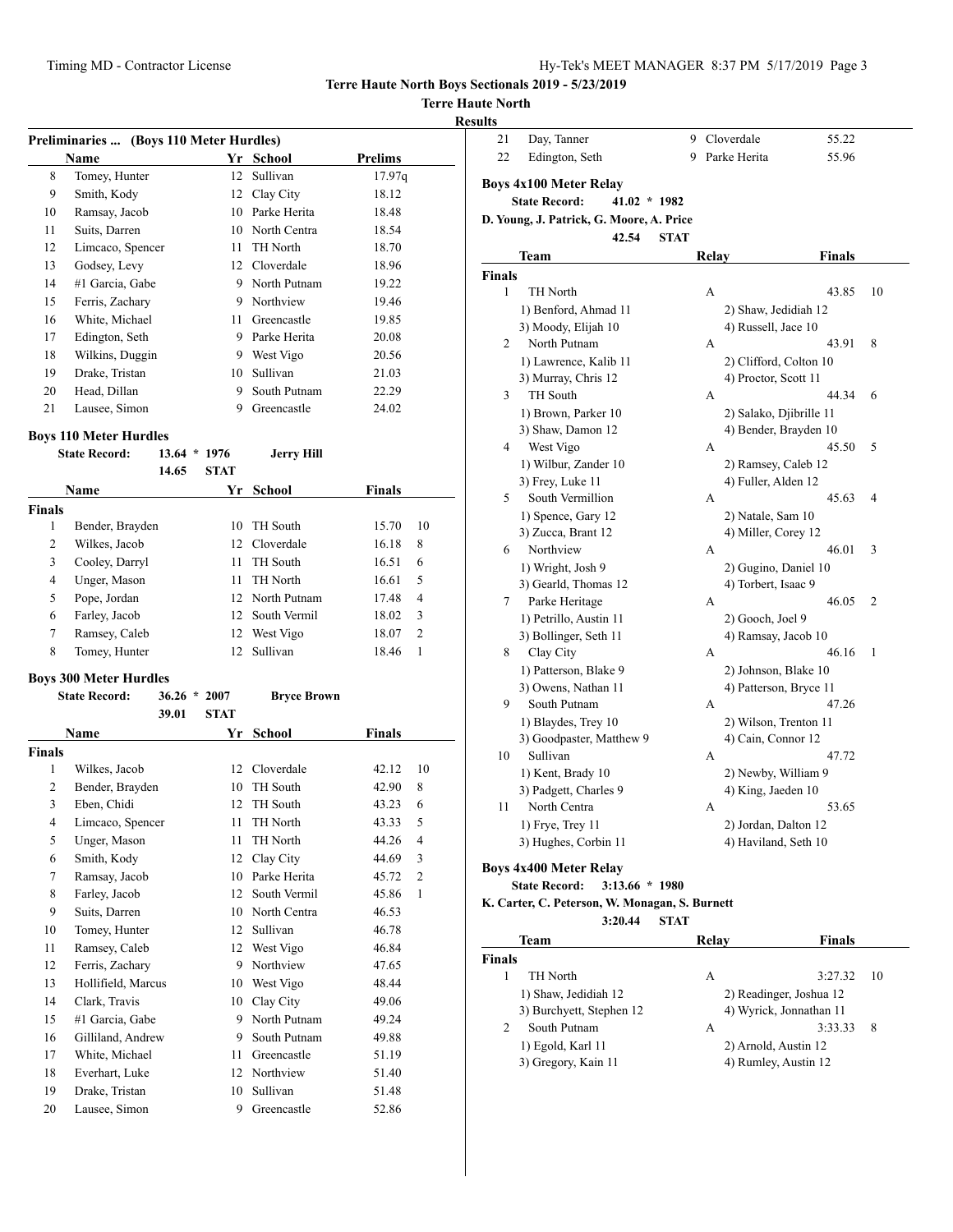# **Terre Haute North**

### **Results**

|               | Finals  (Boys 4x400 Meter Relay)         |       |                                |    |
|---------------|------------------------------------------|-------|--------------------------------|----|
|               | Team                                     | Relay | Finals                         |    |
| 3             | <b>TH</b> South                          | A     | 3:33.59                        | 6  |
|               | 1) Momanyi, Elvin 11                     |       | 2) Lommock, Nathaniel 9        |    |
|               | 3) Salako, Djibrille 11                  |       | 4) McCammon-Bement, Nicholas 1 |    |
| 4             | Cloverdale                               | A     | 3:37.76                        | 5  |
|               | 1) Johnson, Bradley 12                   |       | 2) Ashrcraft, Chase 10         |    |
|               | 3) Williamson, Elliott 12                |       | 4) Szczerbik, Brady 12         |    |
| 5             | West Vigo                                | A     | 3:38.80                        | 4  |
|               |                                          |       |                                |    |
|               | 1) Saude, William 10                     |       | 2) Stevens, Chase 12           |    |
|               | 3) Fuller, Alden 12                      |       | 4) Davis, Caleb 12             |    |
| 6             | Sullivan                                 | A     | 3:41.83                        | 3  |
|               | 1) Newby, William 9                      |       | 2) Smith, Riley 11             |    |
|               | 3) Kent, Brady 10                        |       | 4) Lueking, Timothy 9          |    |
| 7             | South Vermillion                         | A     | 3:44.39                        | 2  |
|               | 1) Spence, Gary 12                       |       | 2) Natale, Sam 10              |    |
|               | 3) Zucca, Brant 12                       |       | 4) Farley, Jacob 12            |    |
| 8             | Parke Heritage                           | A     | 3:46.29                        | 1  |
|               | 1) Petrillo, Austin 11                   |       | 2) Bollinger, Seth 11          |    |
|               | 3) Roberts, Jake 10                      |       | 4) McMichael, Aaron 9          |    |
| 9             | Northview                                | A     | 3:53.35                        |    |
|               | 1) Chapman, Thomas 10                    |       | 2) Strain, Hunter 10           |    |
|               | 3) Parkey, Jared 9                       |       | 4) Thomas, Steven 11           |    |
| 10            | North Putnam                             | A     | 4:01.28                        |    |
|               | 1) Warren, Skyler 11                     |       | 2) McLaughlin, Shawn 12        |    |
|               | 3) Lawrence, Kalib 11                    |       | 4) Clifford, Colton 10         |    |
| 11            | Greencastle                              | A     | 4:12.21                        |    |
|               | 1) Overstreet, Jacob 11                  |       | 2) Olson, Brandon 9            |    |
|               | 3) Veseli, Arif 9                        |       | 4) herrera, Joey 12            |    |
| 12            | North Centra                             | A     | 4:34.84                        |    |
|               | 1) Cameron-Stuart, Michael 9             |       | 2) Dukes, Gavyn 9              |    |
|               | 3) Pierson, Rowdy 9                      |       | 4) Lee, Brandon 9              |    |
|               |                                          |       |                                |    |
|               | <b>Boys 4x800 Meter Relay</b>            |       |                                |    |
|               | <b>State Record:</b><br>$7:38.62 * 2011$ |       |                                |    |
|               | A. Turner, C Claflin, M Steele, M Dorsey |       |                                |    |
|               | 7:53.43<br><b>STAT</b>                   |       |                                |    |
|               | Team                                     | Relay | <b>Finals</b>                  |    |
| <b>Finals</b> |                                          |       |                                |    |
| 1             | TH North                                 | А     | 8:23.69                        | 10 |
|               | 1) Turner, Mason 12                      |       | 2) Dunagan, Michael 12         |    |
|               | 3) Burchyett, Stephen 12                 |       | 4) Readinger, Joshua 12        |    |
| 2             | TH South                                 | A     | 8:38.23                        | 8  |
|               | 1) Gambill, Mathew 9                     |       | 2) Haworth, Eric 9             |    |
|               | 3) Hills, Lucas 12                       |       | 4) Light, Cael 10              |    |
| 3             | South Putnam                             | A     | 8:41.55                        | 6  |
|               | 1) Hinkle, Eric 12                       |       | 2) Rumley, Austin 12           |    |
|               | 3) Carr, Andrew 12                       |       | 4) Egold, Karl 11              |    |
| 4             | Northview                                | A     | 8:44.92                        | 5  |
|               | 1) Butts, Corbin 10                      |       | 2) Mullenix, Carter 10         |    |
|               | 3) Chapman, Thomas 10                    |       | 4) Strain, Hunter 10           |    |
| 5             | Cloverdale                               | A     | 8:53.58                        | 4  |
|               | 1) Ashrcraft, Chase 10                   |       | 2) Williamson, Elliott 12      |    |
|               | 3) Monnett, Nathaniel 10                 |       | 4) Szczerbik, Brady 12         |    |
|               |                                          |       |                                |    |

| ults          |                                                                |             |                        |               |     |
|---------------|----------------------------------------------------------------|-------------|------------------------|---------------|-----|
| 6             | West Vigo                                                      |             | A                      | 8:55.52       | 3   |
|               | 1) Stevens, Chase 12                                           |             | 2) Brown, Joseph 12    |               |     |
|               | 3) Stateler, Bryce 9                                           |             | 4) Saude, William 10   |               |     |
| 7             | South Vermillion                                               |             | A                      | 9:28.97       | 2   |
|               | 1) Maclaren, Bryce 9                                           |             | 2) Lindsey, Kaden 12   |               |     |
|               | 3) Oliver, Bradley 9                                           |             | 4) Grundell, Zach 12   |               |     |
| 8             | Parke Heritage                                                 |             | A                      | 9:36.51       | 1   |
|               | 1) Roberts, Jake 10                                            |             | 2) Thompson, Trevor 10 |               |     |
|               | 3) Harris, Blake 9                                             |             | 4) Gooch, Jack 12      |               |     |
| 9             | North Putnam                                                   |             | A                      | 9:57.48       |     |
|               | 1) Jarboe, Grant 11                                            |             | 2) Bonebrake, Adam 11  |               |     |
|               | 3) Trotter, Matthew 11                                         |             | 4) Young, Kyle 11      |               |     |
| 10            | Greencastle                                                    |             | A                      | 10:04:45      |     |
|               | 1) Veseli, Arif 9                                              |             | 2) Thomas, Cauy 12     |               |     |
|               | 3) Adams, Tyler 9                                              |             | 4) Olson, Brandon 9    |               |     |
| 11            | North Centra                                                   |             | A                      | 10:32.29      |     |
|               | 1) Cameron-Stuart, Michael 9                                   |             | 2) Dukes, Gavyn 9      |               |     |
|               | 3) Pierson, Rowdy 9<br>4) Lee, Brandon 9                       |             |                        |               |     |
|               |                                                                |             |                        |               |     |
|               |                                                                |             |                        |               |     |
|               | <b>Boys High Jump</b><br><b>State Record:</b><br>$7-04$ * 2018 |             | <b>Nate Patterson</b>  |               |     |
|               | 6-04.50                                                        | <b>STAT</b> |                        |               |     |
|               | Name                                                           | Yr          | <b>School</b>          | <b>Finals</b> |     |
| <b>Finals</b> |                                                                |             |                        |               |     |
| 1             | Gregory, Kain                                                  | 11          | South Putnam           | 6-04.00       | 10  |
| 2             | Shaw, Damon                                                    | 12          | TH South               | $5 - 10.00$   | 8   |
| 3             | Owens, Nathan                                                  | 11          | Clay City              | J5-10.00      | 6   |
| 4             | Clark, Travis                                                  |             | 10 Clay City           | 5-08.00       | 5   |
| 5             | Wilkes, Jacob                                                  |             | 12 Cloverdale          | 5-06.00       | 4   |
| 6             | Johnson, Brandon                                               | 12          | South Vermil           | J5-06.00      | 2.5 |
| 6             | Kalber, Blake                                                  | 11          | South Vermil           | J5-06.00      | 2.5 |
| 8             | Simpson, Reece                                                 | 10          | Parke Herita           | J5-06.00      | 0.5 |
| 8             | Bender, Brayden                                                | 10          | <b>TH</b> South        | J5-06.00      | 0.5 |
| 10            |                                                                | 9           | North Putnam           | 5-04.00       |     |
| 11            | Sprunger, Corbin<br>Wallen, Gavin                              | 11          | Northview              | J5-04.00      |     |
| 12            | Allenduff, James                                               |             | 10 Cloverdale          | J5-04.00      |     |
| 12            | McLaughlin, Shawn                                              | 12          | North Putnam           | J5-04.00      |     |
| 14            | Torbert, Isaac                                                 | 9           | Northview              | 5-02.00       |     |

|       | State Record: 17-06.25 * 2018 |  | <b>Colton Crum</b> |             |
|-------|-------------------------------|--|--------------------|-------------|
|       | <b>Boys Pole Vault</b>        |  |                    |             |
| $---$ | Stroud, Brandon               |  | 11 West Vigo       | NΗ          |
| 18    | Guess, Noah                   |  | 10 TH North        | $5 - 00.00$ |
|       | Young, Noah                   |  | 11 TH North        | $J5-02.00$  |

|      | 14-04.00 | STAT      |               |
|------|----------|-----------|---------------|
| Name |          | Yr School | <b>Finals</b> |

16 Jeffers, Jentre 10 Parke Herita J5-02.00

J5-02.00  $5 - 00.00$ 

| <b>Finals</b> |                  |    |              |              |               |  |
|---------------|------------------|----|--------------|--------------|---------------|--|
|               | Smith, Jacob     | 11 | Cloverdale   | 12-00.00     | 10            |  |
| 2             | Mitchell, Chris  | 10 | Greencastle  | 11-06.00     | 8             |  |
| 3             | Bell, Grant      | 10 | Sullivan     | J11-06.00    | 6             |  |
| 4             | Taylor, Brayden  |    | 12 TH North  | $11 - 00.00$ | 5             |  |
| 5             | Clark, Travis    |    | 10 Clay City | 10-06.00     | 4             |  |
| 6             | Fritz, Creed     |    | 12 West Vigo | J10-06.00    | 3             |  |
|               | Migliorini, Cole | 12 | Sullivan     | 10-00.00     | $\mathcal{D}$ |  |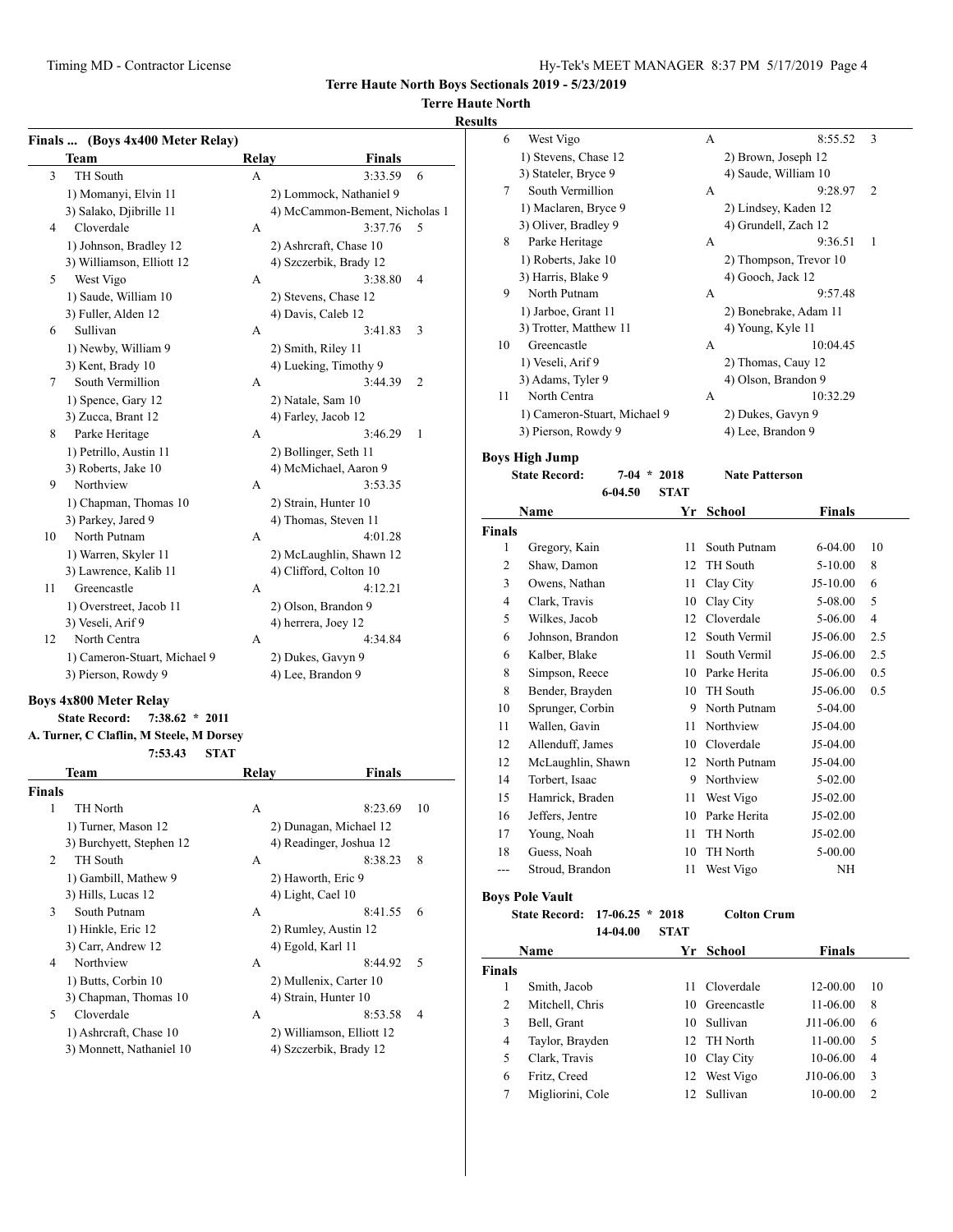**Terre Haute North**

| <b>Results</b> |
|----------------|
|----------------|

|               | Finals  (Boys Pole Vault)               |             |                    |               |                |
|---------------|-----------------------------------------|-------------|--------------------|---------------|----------------|
|               | <b>Name</b>                             |             | Yr School          | <b>Finals</b> |                |
| 8             | Lommock, Nathaniel                      | 9           | TH South           | J10-00.00     | 1              |
| 9             | Akers, Griffin                          |             | 9 West Vigo        | 9-06.00       |                |
| 10            | White, Dillon                           |             | 9 Northview        | $9 - 00.00$   |                |
| 11            | Roberts, William                        |             | 9 Cloverdale       | 8-00.00       |                |
| ---           | Dinkel, Nathan                          |             | 12 TH North        | NH            |                |
| ---           | Knopp, Jacob                            | 12          | TH South           | NΗ            |                |
|               | <b>Boys Long Jump</b>                   |             |                    |               |                |
|               | <b>State Record:</b><br>24-07.75 * 1995 |             | <b>Frank Young</b> |               |                |
|               | 22-04.75                                | <b>STAT</b> |                    |               |                |
|               | Name                                    | Yr          | <b>School</b>      | Finals        |                |
| <b>Finals</b> |                                         |             |                    |               |                |
| 1             | Shaw, Damon                             | 12          | TH South           | 20-03.50      | 10             |
| 2             | Benford, Ahmad                          | 11          | TH North           | 20-03.00      | 8              |
| 3             | Butts, Keaton                           |             | 12 Clay City       | J20-03.00     | 6              |
| 4             | Frey, Luke                              | 11          | West Vigo          | 19-11.00      | 5              |
| 5             | Proctor, Scott                          | 11          | North Putnam       | 19-01.00      | 4              |
| 6             | Shaw, Jedidiah                          | 12          | TH North           | 18-08.50      | 3              |
| 7             | Brown, Parker                           |             | 10 TH South        | 18-07.25      | $\overline{c}$ |
| 8             | Owens, Nathan                           | 11 -        | Clay City          | 18-04.00      | 1              |
| 9             | Stroud, Brandon                         |             | 11 West Vigo       | 17-07.75      |                |
| 10            | Allenduff, James                        |             | 10 Cloverdale      | 17-06.50      |                |
| 11            | McMichael, Aaron                        |             | 9 Parke Herita     | J17-06.50     |                |
| 12            | Miller, Corey                           |             | 12 South Vermil    | 17-05.75      |                |
| 13            | Goodpaster, Matthew                     | 9           | South Putnam       | 17-02.50      |                |
| 14            | Torbert, Isaac                          |             | 9 Northview        | 17-01.50      |                |
| 15            | Natale, Sam                             |             | 10 South Vermil    | 16-11.00      |                |
| 16            | Johnson, Bradley                        |             | 12 Cloverdale      | 16-10.50      |                |
| 17            | Overstreet, Jacob                       | 11          | Greencastle        | 16-08.75      |                |
| 18            | Wright, Josh                            |             | 9 Northview        | 16-07.00      |                |
| 19            | Hightower, Trysten                      |             | 10 Riverton Par    | 16-05.50      |                |
| 20            | Blaydes, Trey                           |             | 10 South Putnam    | 16-05.00      |                |
| 21            | herrera, Joey                           |             | 12 Greencastle     | 16-03.00      |                |
| 22            | Drake, Tristan                          |             | 10 Sullivan        | 15-09.25      |                |
| 23            | Padgett, Charles                        | 9.          | Sullivan           | 15-04.75      |                |
| 24            | Jordan, Dalton                          |             | 12 North Centra    | 15-01.50      |                |
| 25            | Pierson, Rowdy                          | 9           | North Centra       | 13-10.25      |                |
| ---           | Pope, Jordan                            | 12          | North Putnam       | <b>FOUL</b>   |                |

## **Boys Shot Put**

|        | 66-08.50<br><b>State Record:</b> | 1997<br>$\ast$ | <b>Jeremy Allen</b> |               |                |
|--------|----------------------------------|----------------|---------------------|---------------|----------------|
|        | 53-05.50                         | <b>STAT</b>    |                     |               |                |
|        | <b>Name</b>                      | Yr             | <b>School</b>       | <b>Finals</b> |                |
| Finals |                                  |                |                     |               |                |
| 1      | Swarens, Jason                   | 11             | <b>TH</b> South     | $61-00.00$    | <b>STAT</b>    |
| 2      | Sherman, John                    | 12             | TH North            | 50-10.00      | 8              |
| 3      | Buell, Aaron                     | 12             | Clay City           | 49-00.00      | 6              |
| 4      | Westfall, Peyton                 | 11             | South Vermil        | 48-10.50      | 5              |
| 5      | Chastain, Isaac                  | 12             | Sullivan            | 46-06.00      | $\overline{4}$ |
| 6      | Dickison, Tray                   | 11             | Cloverdale          | 46-01.00      | 3              |
| 7      | Wood, Trever                     | 12             | Greencastle         | $43 - 04.50$  | $\overline{2}$ |
| 8      | Shew, Joey                       | 10             | South Vermil        | $42 - 11.50$  | 1              |
| 9      | Smock, Donald                    | 9              | TH South            | 42-09.00      |                |
| 10     | Ammons, Adam                     | 11             | North Putnam        | 40-07.50      |                |

| ت  |                     |    |              |          |
|----|---------------------|----|--------------|----------|
| 11 | Phillips, Matthew   | 12 | North Centra | 39-11.00 |
| 12 | Blue, Braden        | 11 | Greencastle  | 38-06.00 |
| 13 | Patterson, Payton   | 11 | North Putnam | 37-04.00 |
| 14 | Fulk, Landon        | 9  | Northview    | 36-11.00 |
| 15 | Merritt, Kyle       | 10 | TH North     | 36-07.00 |
| 16 | Freels, Jacob       | 12 | Sullivan     | 36-00.00 |
| 17 | Hilburn, Connor     | 10 | South Putnam | 35-08.00 |
| 18 | Bemish, Kole        | 12 | South Putnam | 35-05.50 |
| 19 | Carter, Josh        | 9  | West Vigo    | 35-03.50 |
| 20 | Stultz, Curtis      | 11 | Parke Herita | 34-09.50 |
| 21 | Seidensticker, Noah | 11 | Clay City    | 33-10.50 |
| 22 | Woods, Trevor       | 11 | Cloverdale   | 33-07.00 |
| 23 | Whitaker, Kaden     | 9  | West Vigo    | 31-00.00 |
| 24 | Eurette, Gage       | 10 | North Centra | 27-09.00 |
| 25 | Vincent, Hunter     | 12 | Northview    | 25-11.50 |

**Boys Discus Throw**

#### **State Record: 217-01 \* 1993 John Schulte 159-10 STAT**

|                | Name                   | Yr | <b>School</b>       | <b>Finals</b> |                |
|----------------|------------------------|----|---------------------|---------------|----------------|
| <b>Finals</b>  |                        |    |                     |               |                |
| 1              | Swarens, Jason         | 11 | <b>TH</b> South     | 154-08.00     | 10             |
| $\overline{c}$ | Westfall, Peyton       | 11 | South Vermil        | 141-02.00     | 8              |
| 3              | Sherman, John          | 12 | TH North            | 138-04.00     | 6              |
| $\overline{4}$ | Chastain, Isaac        | 12 | Sullivan            | 137-03.00     | 5              |
| 5              | Patterson, Payton      | 11 | North Putnam        | 130-06.00     | $\overline{4}$ |
| 6              | Dickison, Tray         | 11 | Cloverdale          | 124-10.00     | 3              |
| 7              | Burgess, Ethan         | 11 | West Vigo           | 122-03.00     | $\mathfrak{2}$ |
| 8              | Henry, Dalton          | 12 | Cloverdale          | 121-02.00     | 1              |
| 9              | Buell, Aaron           | 12 | Clay City           | 120-08.00     |                |
| 10             | Shew, Joey             | 10 | South Vermil        | 120-04.00     |                |
| 11             | Hilburn, Connor        | 10 | South Putnam        | 118-05.00     |                |
| 12             | Bemish, Kole           | 12 | South Putnam        | 112-11.00     |                |
| 13             | Cooper, Michael        | 11 | Greencastle         | 112-01.00     |                |
| 14             | Seidensticker, Noah    | 11 | Clay City           | 108-03.00     |                |
| 15             | Fulk, Landon           |    | 9 Northview         | 107-07.00     |                |
| 16             | Smock, Donald          | 9  | TH South            | 105-10.00     |                |
| 17             | Vincent, Hunter        | 12 | Northview           | 105-08.00     |                |
| 18             | England-Elrod, Malachi | 12 | North Centra        | 101-02.00     |                |
| 19             | Phillips, Matthew      | 12 | North Centra        | 97-05.00      |                |
| 20             | Stultz, Curtis         | 11 | Parke Herita        | 97-00.00      |                |
| 21             | Carter, Josh           | 9  | West Vigo           | 96-03.00      |                |
| 22             | Merritt, Kyle          | 10 | TH North            | 95-07.00      |                |
| 23             | Freels, Jacob          | 12 | Sullivan            | 86-10.00      |                |
| 24             | Fagg, Andrew           | 10 | <b>Riverton Par</b> | 63-10.00      |                |
| ---            | Sabin, Nicholas        | 11 | Greencastle         | <b>FOUL</b>   |                |
| ---            | Hines, Collin          | 11 | North Putnam        | <b>FOUL</b>   |                |
|                |                        |    |                     |               |                |

| Men - Team Rankings - 16 Events Scored |       |
|----------------------------------------|-------|
| TH North                               | 142   |
| TH South                               | 137.5 |
| Clay City                              | 55    |
| Cloverdale                             | 53    |
| South Vermillion                       | 45    |
| Northview                              | 44    |
|                                        |       |